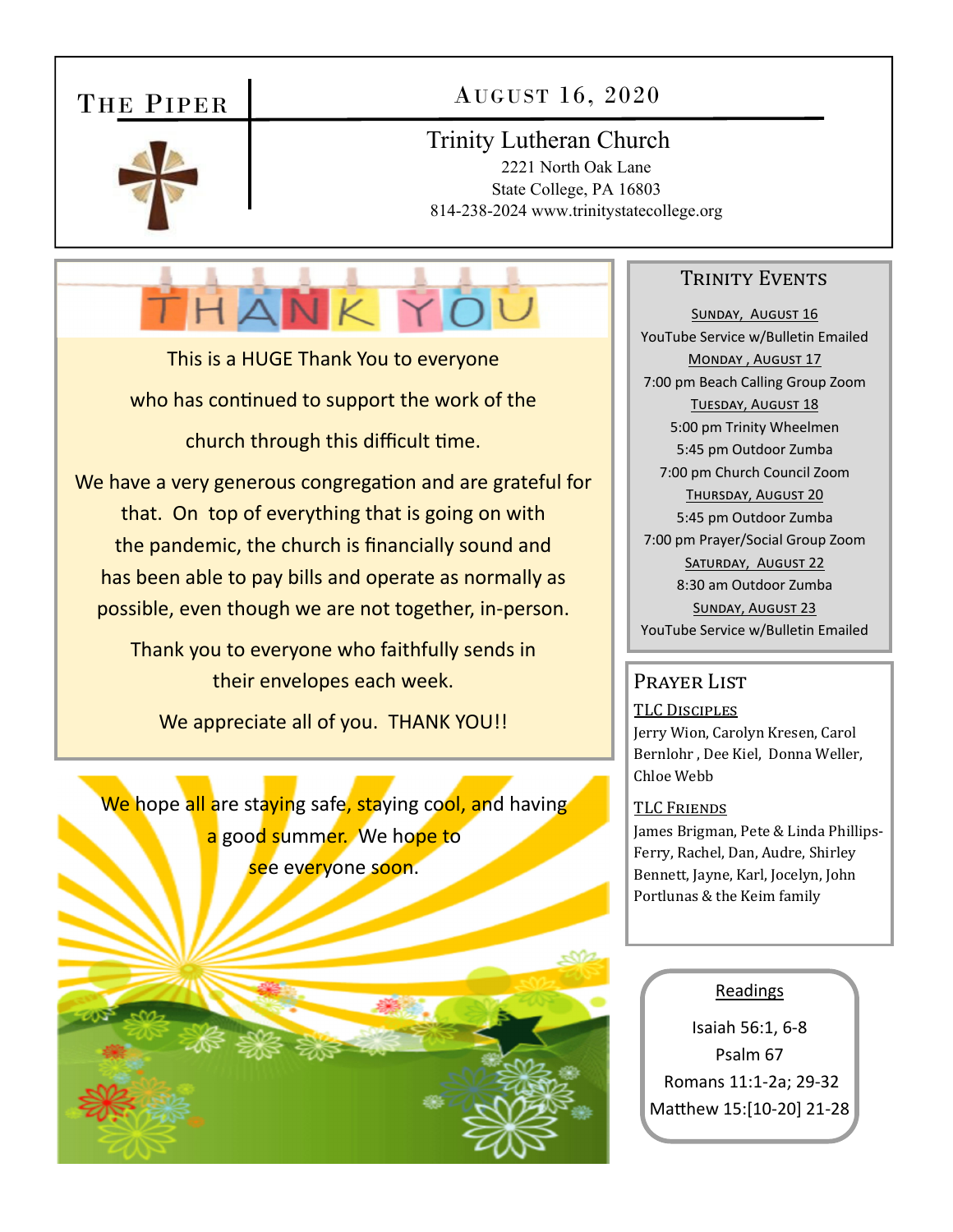## *From the Pastor's Desk*

August 16, 2020

Dear Beloved of God,

In the Book of the Revelation to St. John, we read: "And the one who was seated on the throne said, 'See, I am making all things new.' Also, he said, 'Write this, for these words are trustworthy and true.'" (21:5)

Given our current world circumstances, this promise may be hard for most of us to accept. Still, God does seem to work in strange and wonderful ways, even through COVIC‐19, at least, I have to cling to that truth!

Clearly, we are all affected by the pandemic, struggling to move forward day by day. Some college sports are on hold. Schools wrestle with if or how to offer in-person classes. Protests over all sorts of issues continue. And on, and on!

As the summer winds down for us here at TLC, we normally would be looking at various ministries and programs to resume, but this is not a normal year. Still, we will resume a few activities:

- **Special Worship and Mortgage Burning.** While in‐person worship remains suspended for the present, we are making plans for a special service on Sunday, September 13 at 10 am. In June we made the last payment on our mortgage, and so on September 13 we will hold a Special Worship and Mortgage Burning. Masks and social distancing will be required.
- **Monday Bible Study.** This will resume via Zoom on September 14, 7 pm. If you want to join us contact me (TLCRevRon@comcast.net) or Beth (tlcoffice2@comcast.net) in the Church Office, so you will receive via email the invitation to join us.
- **Soup Days** We will begin making soup on Wednesdays beginning Wednesday, September 9. Just stop by the church any time from 11:30 am to 1 pm and take what you need or can share. No sign up necessary.
- **Thursday Bible Study** Beginning September 10, 10 am. Contact me or Beth (see above) so you will receive via email the Zoom invitation.
- **Deeper Waters** Zoom classes will resume on Sunday, September 20, 10 am (note the time change). This class is primarily for those in grades  $6 - 8$ . We will be using the book Everyday Spirituality by Bishop James Hazelwood. Copies will be mailed to students. Contact me if you have a student planning to participate.

No one knows how long our current circumstances will last, but we do hope and pray that as we strive to pursue this ministry to which God has called us that we will one day discover the ways God is making all things, even us, new!

God bless and keep you and your loved ones stay and strong!

Love, joy, and peace,

Pastor Ron

Pastor Ron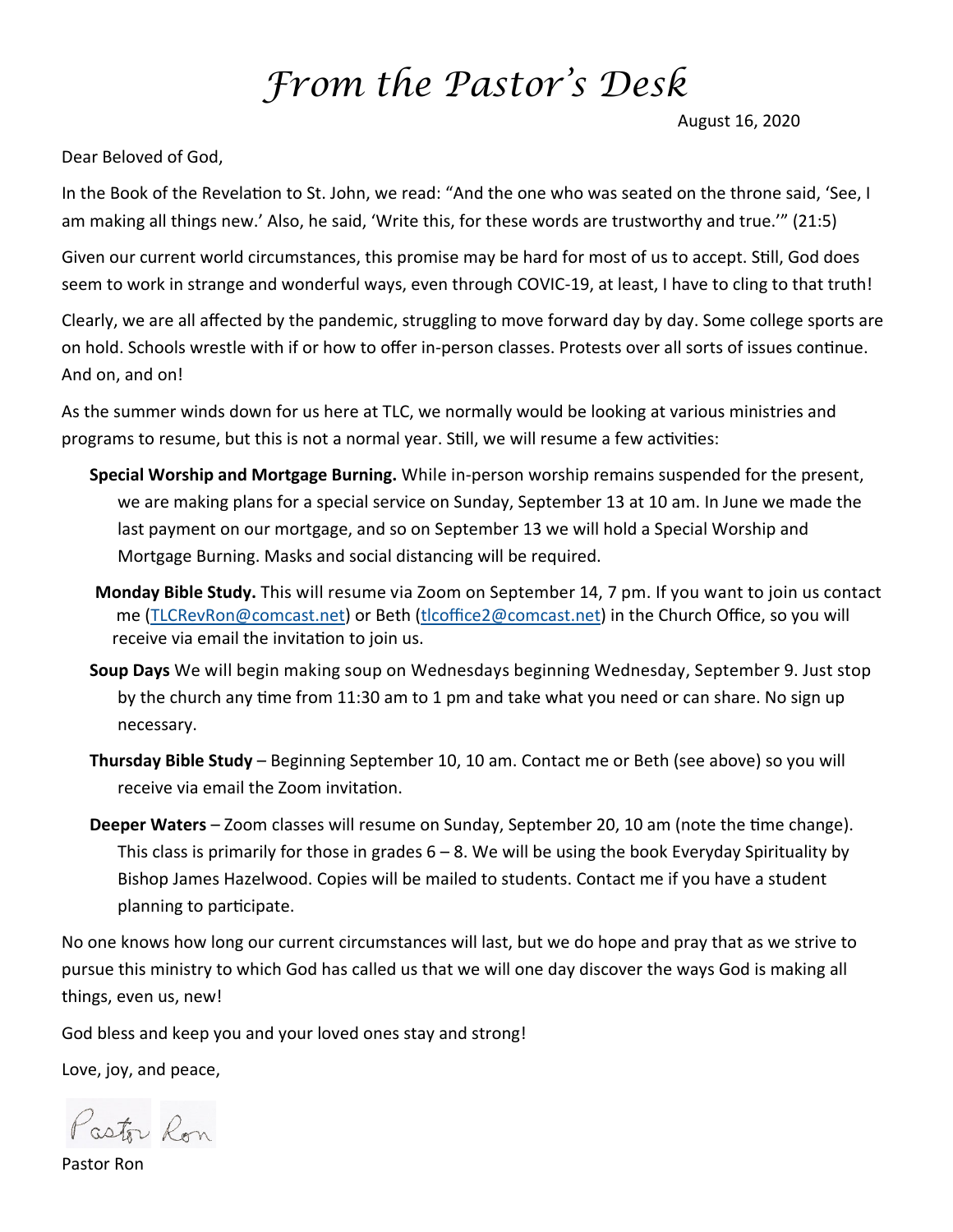## **Living in Quarantine: 4 Lessons**

APRIL 2, 2020 BY GUEST CONTRIBUTOR

None of us ever expects to be quarantined. I certainly didn't. But following a bone marrow transplant in 2015, I was secluded for four months in hospital housing. Except for my wife, no visitors were allowed. Even after moving home, I remained in quasi-isolation for another eight months. Why? Because my immune system was susceptible to germs and viruses.

With this personal history, what advice can I give to those who are being quarantined by the coronavirus today? Or to those who are being told to shelter in place?

Up front, it is important to acknowledge just how abnormal all this feels. Being unable to talk with others face ‐to‐face is simply unnatural. Taking care of ourselves first – before others – is contrary to the fiber of our faith. Being disallowed to hug those we love violates every instinct in our bodies. Such restrictions make us feel restless, frustrated, and incomplete.

However, as I look back on my year of isolation, all was not all doom and gloom. Though crimped, I found ways to live a meaningful life. Hopefully, my journey can encourage others during these challenging days.

#### **Be SƟll**

A flaming extrovert, I am more inclined towards hyperactivity than sitting still. Yet suddenly, I was thrust into a very different life – one of quietude and reflection. I found myself journaling more, praying more, and reading more. In what could have been a desolate time, I was surprised by how much my sense of the Lord's presence and overall spirituality deepened. My rediscovery of the spiritual discipline of solitude lifted my soul even as my body was restricted.

Being isolated by the coronavirus presents a similar opportunity. After muttering "if only I had more time" for so many years, a window is open to go deeper in our faith. Being quarantined is an invitation to a richer spiritual life. Rather than rushing ahead as usual – such as binge watching yet another Neƞlix series – why not relish this odd season as a gift of reflection?

The apostle Paul modeled how to handle involuntary seclusion. Moving abruptly from a high‐speed lifestyle to a dank (and very lonely) Roman prison, he learned how to be situationally flexible. Writing to the Philippians, he ruminated: "I know what it is to be in need, and I know what it is to have plenty. I have learned the secret of being content in any and every situation."

#### **Establish New Routines**

When our daily patterns of work, church, and family gatherings are disrupted by quarantine, it's tempting to dispense with any sense of orderliness at all. Far too easily, we drift into random activities. While it may initially feel good to have no set calendar, a sense of emotional drift and purposelessness slowly settles in if we flounder too long.